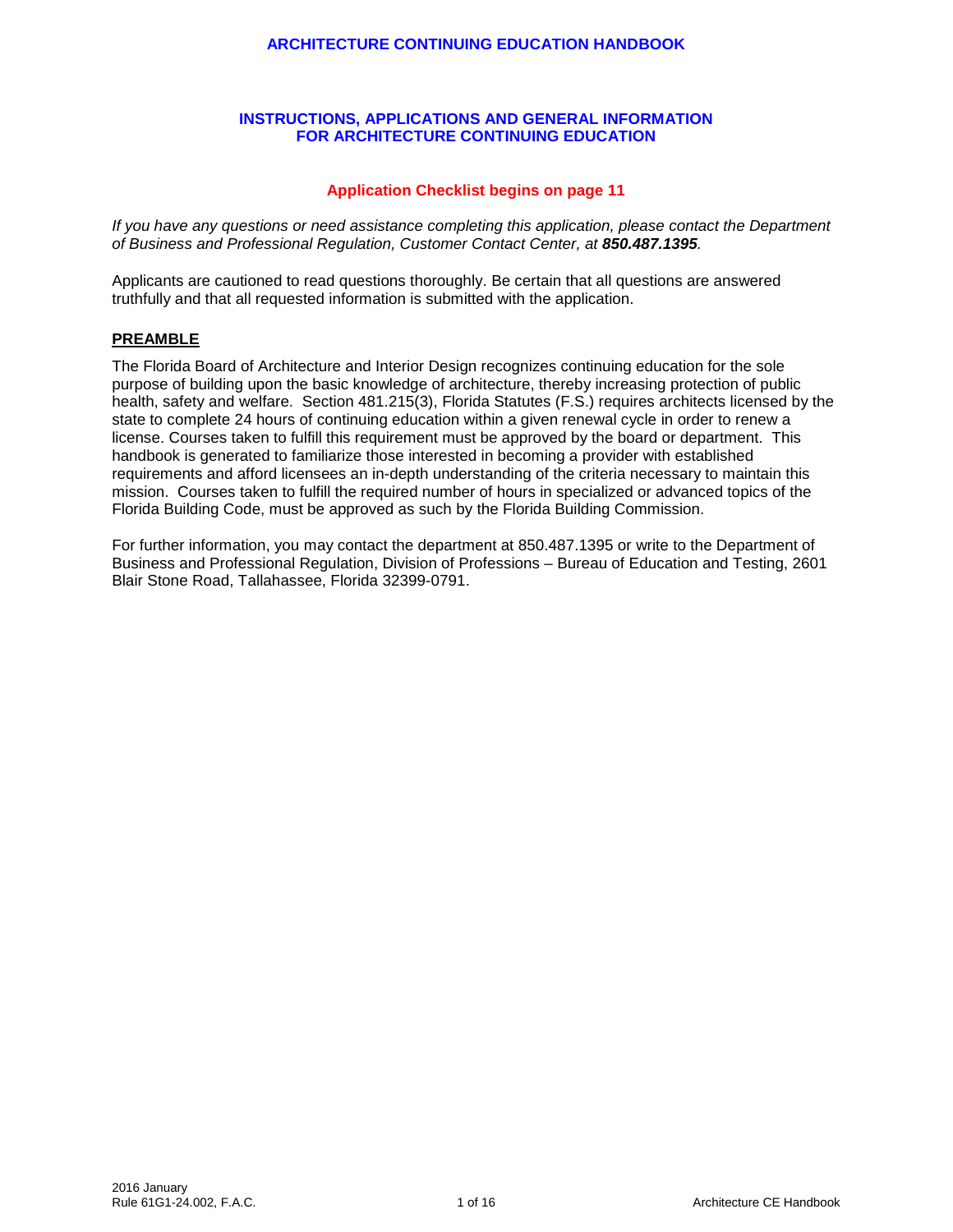## **TABLE OF CONTENTS**

# Page Number

| Forms for Provider Use |
|------------------------|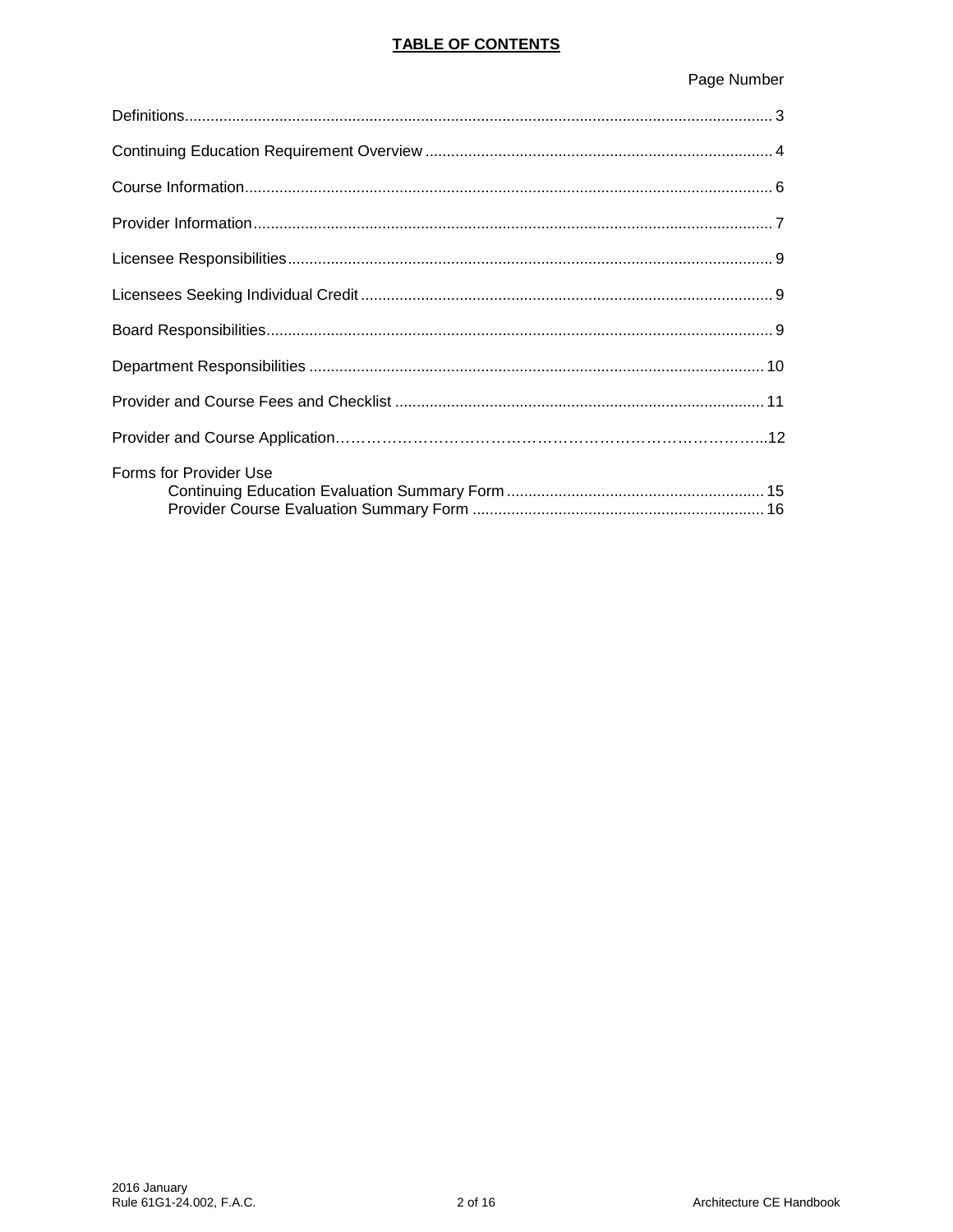## **DEFINITIONS**

| <b>Automatic Provider</b><br>and Course:                | Organizations recognized by the board and department whose courses are<br>automatically accepted for architecture continuing education without pre-review<br>or approval including: The American Institute of Architects (AIA) (national level<br>only) as reflected in their Continuing Education System (CES), the National<br>Council of Architectural Registration Boards (NCARB), the Interior Design<br>Continuing Education Council (IDCEC), the National Council of Interior Design<br>Qualifications (NCIDQ), Construction Industry Licensing Board, Building Code<br>Administrators and Inspectors Board, and providers and courses that have been |  |  |  |
|---------------------------------------------------------|--------------------------------------------------------------------------------------------------------------------------------------------------------------------------------------------------------------------------------------------------------------------------------------------------------------------------------------------------------------------------------------------------------------------------------------------------------------------------------------------------------------------------------------------------------------------------------------------------------------------------------------------------------------|--|--|--|
|                                                         | approved for interior design continuing education. The automatically accepted<br>courses must have been designated as public health, safety, and welfare<br>courses by the approving organization.                                                                                                                                                                                                                                                                                                                                                                                                                                                           |  |  |  |
| Board:                                                  | The Board of Architecture and Interior Design establishes rules for the effective<br>implementation of Chapter 481, Part I, F.S.                                                                                                                                                                                                                                                                                                                                                                                                                                                                                                                             |  |  |  |
| CEH:                                                    | Continuing education hour. One CEH is equal to 50 minutes.<br>Non-classroom hours will be reviewed on an hour-for-hour basis.                                                                                                                                                                                                                                                                                                                                                                                                                                                                                                                                |  |  |  |
|                                                         | <b>Continuing Education: Programs of learning which contribute directly to professional competency</b><br>following licensure in areas of knowledge related to health, safety, and welfare of<br>the public in the practice of architecture.                                                                                                                                                                                                                                                                                                                                                                                                                 |  |  |  |
| Department:                                             | The Department of Business and Professional Regulation (DBPR).                                                                                                                                                                                                                                                                                                                                                                                                                                                                                                                                                                                               |  |  |  |
| <b>Florida Building Code</b><br><b>Advanced Course:</b> | Advanced instruction in the Florida Building Code curriculum as established or<br>accredited by the Florida Building Commission. The course is a renewal<br>requirement for February 28, 2007 and subsequent renewals.                                                                                                                                                                                                                                                                                                                                                                                                                                       |  |  |  |
| Provider:                                               | A person or entity approved by the board or department who is directly<br>responsible for making continuing education courses available to licensees.                                                                                                                                                                                                                                                                                                                                                                                                                                                                                                        |  |  |  |
| <b>Qualified Course:</b>                                | A course that meets the board's standard in the topics of study and has been<br>approved by the board or department.                                                                                                                                                                                                                                                                                                                                                                                                                                                                                                                                         |  |  |  |
| <b>Qualified Instructor:</b>                            | An individual or group, who by virtue of education, training or experience;<br>possess knowledge on a topic of study.                                                                                                                                                                                                                                                                                                                                                                                                                                                                                                                                        |  |  |  |
| <b>Renewal Cycle:</b>                                   | A period of time consisting of two, 12-month years at the end of which the<br>architect renews his/her license. The renewal cycle for architecture license<br>begins each odd-numbered year on March 1 and continues for two consecutive<br>years until February 28 of the next odd-numbered year.                                                                                                                                                                                                                                                                                                                                                           |  |  |  |
| <b>Reporting Cycle:</b>                                 | A period of time consisting of the two calendar years immediately prior to an<br>architect's licensure renewal during which an architect will complete the 24 hours<br>of continuing education. The reporting cycle shall begin on January 1 <sup>st</sup> of each<br>odd numbered year and end on December 31 <sup>st</sup> of the next even numbered year.<br>At the time of licensure renewal, an architect will certify completion of 24 hours<br>for the prior reporting cycle.                                                                                                                                                                         |  |  |  |
|                                                         | Reporting Certificates: Forms which verify licensee attendance during continuing education courses.                                                                                                                                                                                                                                                                                                                                                                                                                                                                                                                                                          |  |  |  |
| <b>Topics of Study:</b>                                 | Technical and professional architectural subjects relative to safeguarding the                                                                                                                                                                                                                                                                                                                                                                                                                                                                                                                                                                               |  |  |  |

public health, safety, and welfare.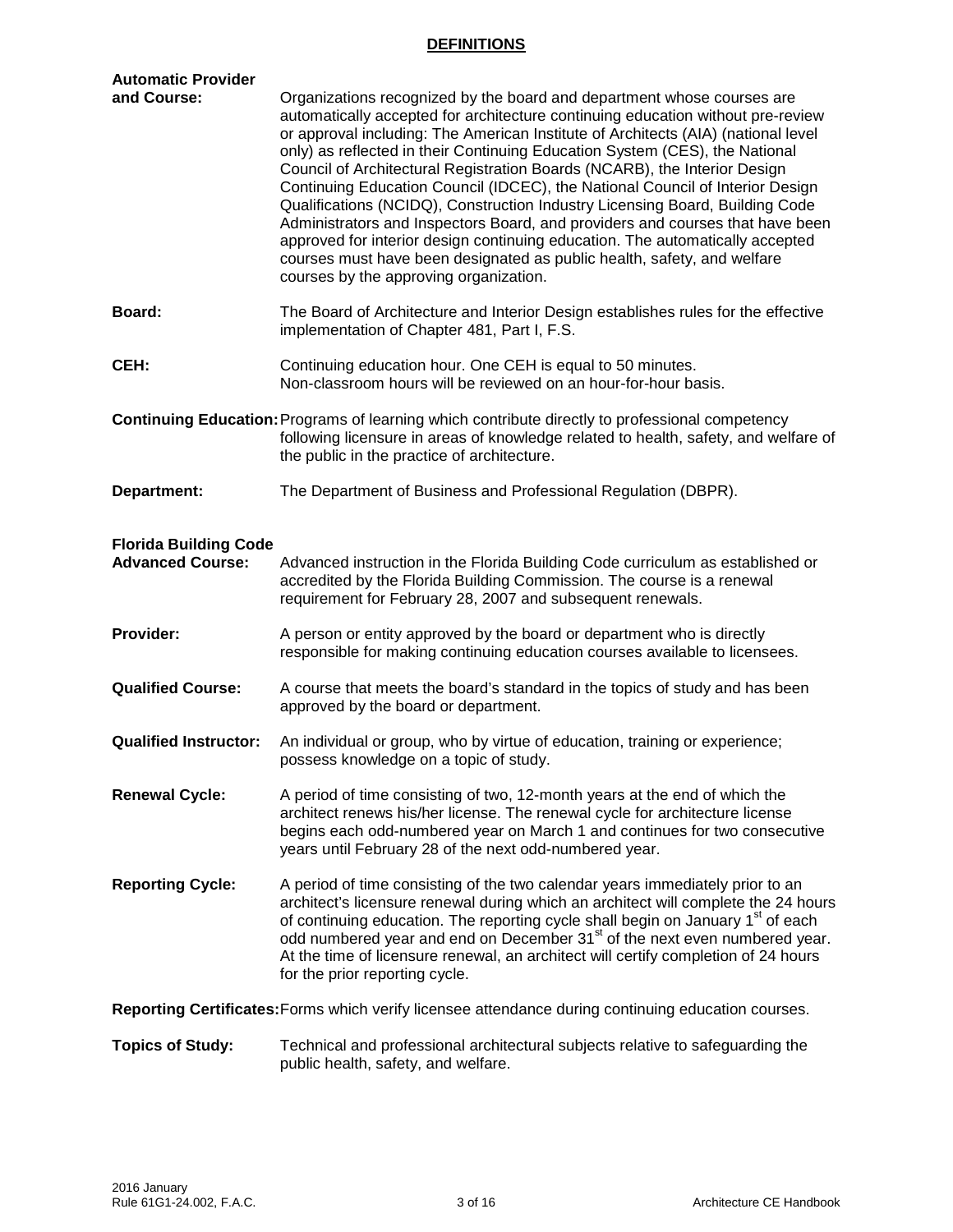#### **CONTINUING EDUCATION REQUIREMENT OVERVIEW**

#### **Requirements**

Each registered architect must complete 24 CEHs of educational instruction or training of study approved by the board or department prior to licensure renewal. The licensee must acquire the necessary hours within the reporting cycle ending prior to licensure renewal. Thus, when an architect renews on February 28, odd numbered year, he/she will certify completion of 24 hours for the previous two calendar years, for a total of 24 CEHs upon renewal.

Example:

Architect renews on February 28, 2013. He/she must certify completion of HSW CEHs in the 2011 -2012 (Jan – Dec).

Board or department approved programs are intended to:

- Enhance the quality of the existing technical knowledge;
- Fill voids that may exist in the professional education and internship training;
- Provide knowledge of new technical areas; and/or
- Programs intended to focus on the practical applications that impact the public health, safety and welfare. Refer to Section 455.201(2), Florida Statutes.

A person initially licensed for less than 24 months prior to the end of a renewal cycle need not complete any continuing education as a condition of the first renewal.

All subsequent renewals require 24 hours of continuing education.

All continuing education hours are required in health, safety, and welfare topics of study.

Each licensee shall complete two (2) hours of specialized or advanced study on the Florida Building Code. The two (2) hours shall count toward the 24 hours of continuing education required and is considered public health, safety, and welfare topic of study. You are not required to take this course each calendar year. You must take the course once during each reporting cycle.

#### **Disallowances**

If the board or department determines that continuing education credits are to be disallowed, licensees shall have 60 calendar days after notification to substantiate the original claim or earn other continuing education hours to meet the minimum requirements.

Fraud or misrepresentation in certification of course attendance or any other aspect of fulfilling continuing education requirements will be disciplined in accordance with Section 481.225(1)(e), F.S.

#### **Exemptions or Deferrals**

A licensee's continuing education requirement may be deferred if one of the following conditions apply:

- 1) Placement of a license into an inactive status. However, in order to reactivate a license, the licensee must provide evidence of completing 24 hours of continuing education based on the requirements that would have been in place in order to maintain the license in an active status.
- 2) A request for deferral based on personal hardship shall be made prior to an applicant submitting an application for licensure renewal. Personal hardship is limited to illness, death within an immediate family or acts of God, and will be considered on an individual basis provided that appropriate evidence substantiating the hardship is submitted.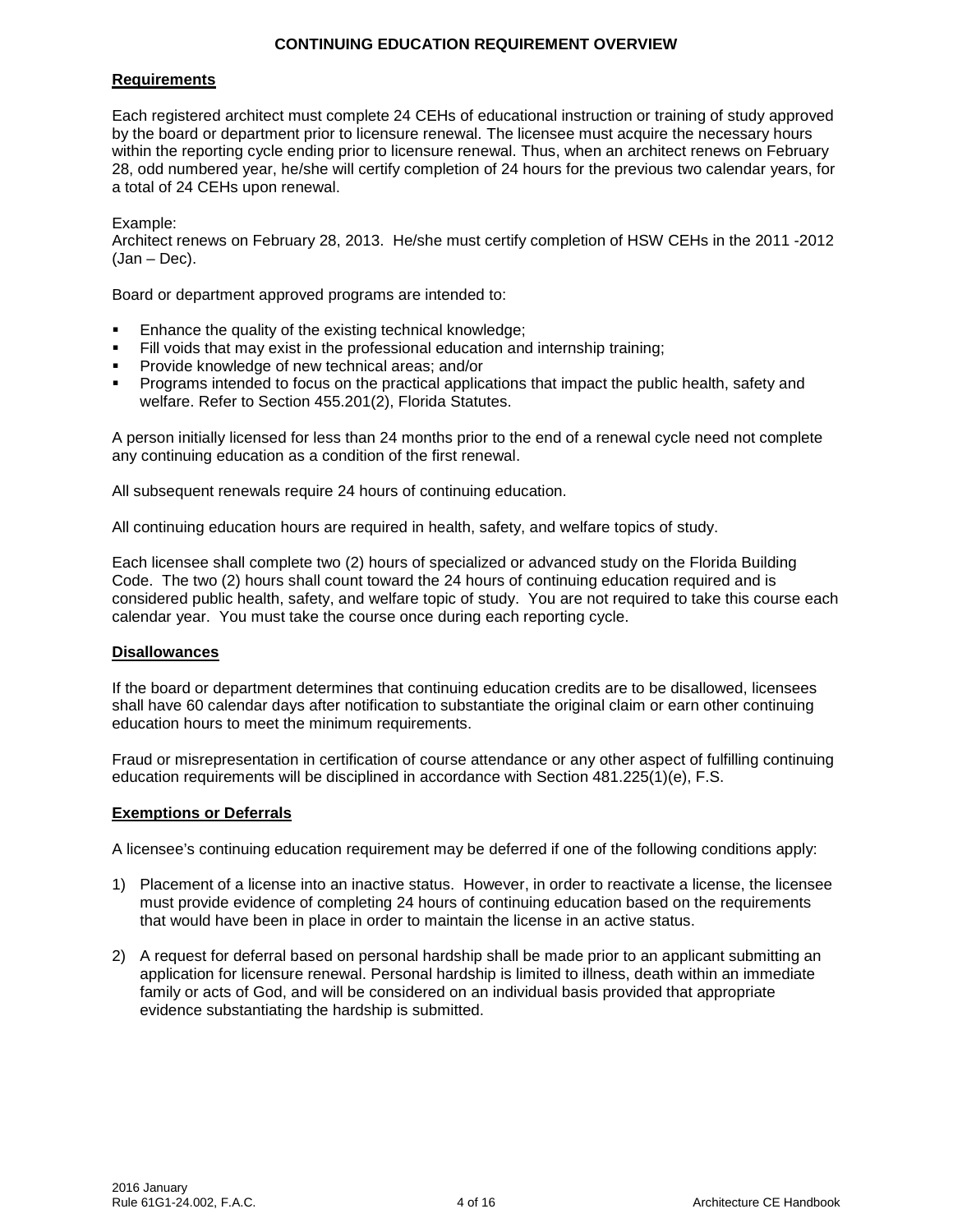## **Record Keeping**

The licensee is responsible for retaining proof of participation in continuing education activities. Such verification includes the following as applicable:

- 1) A transcript or list showing activity claimed, sponsoring organization, location, and duration;
- 2) Attendance certificates;
- 3) Signed attendance receipts; or
- 4) Sponsor's list of attendees (signed by a person in responsible charge of the activity).

Records must be retained for a period of two (2) years following the last day of the applicable renewal cycle. Copies must be furnished to the board for monitoring compliance with the continuing education requirements if requested.

#### **Reporting**

Payment of fees associated with the timely renewal of a license will signify successful completion of continuing education requirements. Reporting or course completion certificates should be maintained by each licensee.

Architect and Interior Design continuing education course providers are exempt from reporting attendance rosters. However, course providers who have department-assigned provider and course numbers have the option to report continuing education credit hours. If reported, such hours will be posted to an individual's license record and will be reflected on the department's online services at www.MyFloridaLicense.com.

Courses that are automatically accepted for continuing education credit but not specifically assigned a course number by the department (i.e. AIA, IDCEC, NCARB, etc.) cannot be reported or manually entered into the department's computer system.

Please be advised that your online account will only reflect the hours voluntarily reported by course providers and may not be an actual reflection of the hours you have completed. This will not affect your ability to renew your license. In accordance with this continuing education handbook, you are required to maintain course completion certificates for two (2) years following the last day of the applicable renewal cycle.

If you are selected by the department for monitoring of compliance with continuing education requirements you will be required to produce documents as provided above under Record Keeping. If you are an out of state licensee, you will also be required to submit a copy of your resident state statutes and rules as they pertain to continuing education. Please refer to the Out of State Licensee Information section.

## **Failure to Fulfill Required Hours**

Failure to fulfill continuing education requirements may result in disciplinary action as outlined in Section 481.215(3), F.S. and Rule 61G1-12, Florida Administrative Code (F.A.C).

- 1) If a license is placed into inactive status, licensees will be required to verify completion of all continuing education requirements as established for each renewal cycle the license remained inactive, not to exceed 24 hours. Licensees are prohibited from the practice of architecture during periods of inactive licensure status.
- 2) If a license is placed into a delinquent status, licensees will be required to immediately cease the practice of architecture in the state of Florida until such time as the license is fully renewed and activated. Licensees who continue to practice architecture during the time of license delinquency are subject to being fined in accordance with Rule 61G1-12.004(2)(i), F.A.C.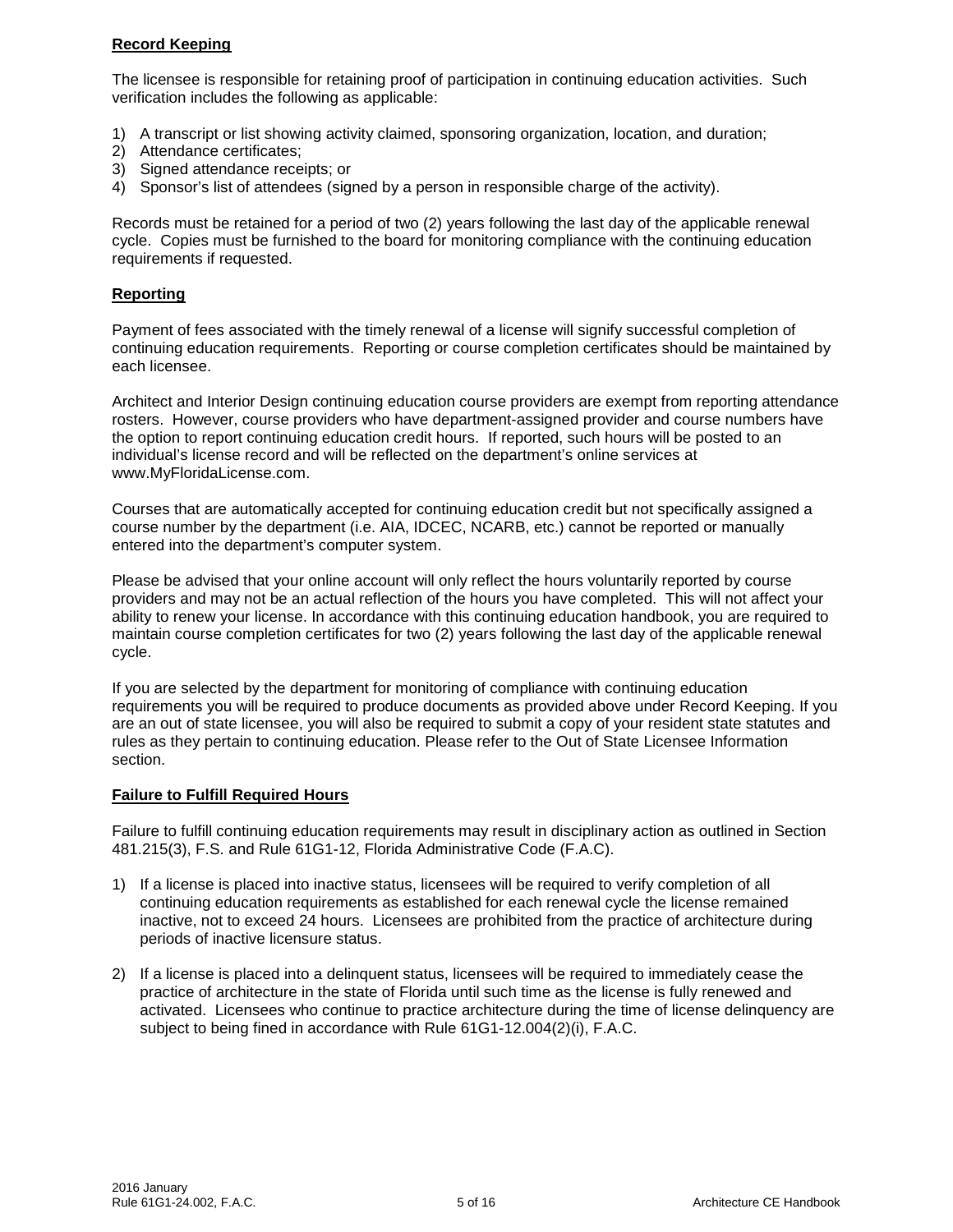## **Out of State Licensee Information**

Florida will, in full or in part, recognize continuing education requirements of any NCARB jurisdiction or American Institute of Architects Continuing Education System with a monitored program as long as course content standards established by Florida are met.

The continuing education requirement can be met through the submission of proof of compliance with the continuing education requirements of another state in which the architect is licensed, provided that the requirements of the other state are equal or exceed the completion of a total of 24 hours in a two (2) year period, and that the education builds upon the basic knowledge of architecture. Requirements for completing hours for the Florida Building Commission advanced code course still apply.

Licensees wishing to apply credits received from other jurisdictions or AIA should at all times be prepared to certify completion of same.

## **COURSE INFORMATION**

The board has designated an application fee of \$25 for all course evaluations. Once approved, courses will be valid for two (2) years from the date of approval. Providers should apply for approval at least ninety (90) days prior to the initial offering of the course or expiration date of a previously approved course. The course application fee is waived for the Florida Building Commission.

Continuing education courses presented for approval must be at least one hour in length and meet topic area guidelines as described herein. However, conference or seminar courses which contain both approved and non-approved content subjects may be submitted for approval provided the program is clearly divided into segments which contain no overlap of approved and non-approved topic areas and provided that a request for segment approval is sought in advance of the initial course approval.

Courses are approved based upon the information presented at the time of application. Changes to course content, structure or delivery method made after approval and that are not submitted for reapproval, may result in the suspension, revocation or removal of course certification.

## **Course Delivery Guidelines**

Continuing education requirements can be satisfied through various course delivery methods. Licensees may secure credit through courses taught in traditional classroom settings, informal type gatherings or electronic means of study. Unless otherwise approved, courses of study acceptable for this purpose shall be limited to:

- 1) The Florida Building Code advanced courses will count towards health, safety, and welfare topics of study.
- 2) College or university sponsored courses which monitor student performance.
- 3) Correspondence courses which monitor student performance.
- 4) Courses offered by a professional or technical organization.
- 5) Courses offered by architectural firms.
- 6) Courses organized by individual practitioners who come together for such purpose.
- 7) Courses offered by individuals or organizations who demonstrate the ability to comply with the requirement of this rule.
- 8) Instructors, lecturers, panelists and discussion leaders for professional development courses shall be credited for continuing professional education purposes at twice the credit granted licensees for the first presentation of a specific course or program, the same as the credit granted a licensee for the second presentation and none thereafter. Co-panelists and co-discussion leaders shall be credited for the portion of specific courses or programs they must prepare to discuss and lead as a co-panelist or co-discussion leader.
- 9) Licensees may receive up to four (4) hours of continuing education credit for attending a Florida Board of Architecture and Interior Design meeting which will count toward health, safety, and welfare topics of study. This credit is granted one time per reporting cycle and is not granted to licensees attending the meeting for disciplinary action against their license.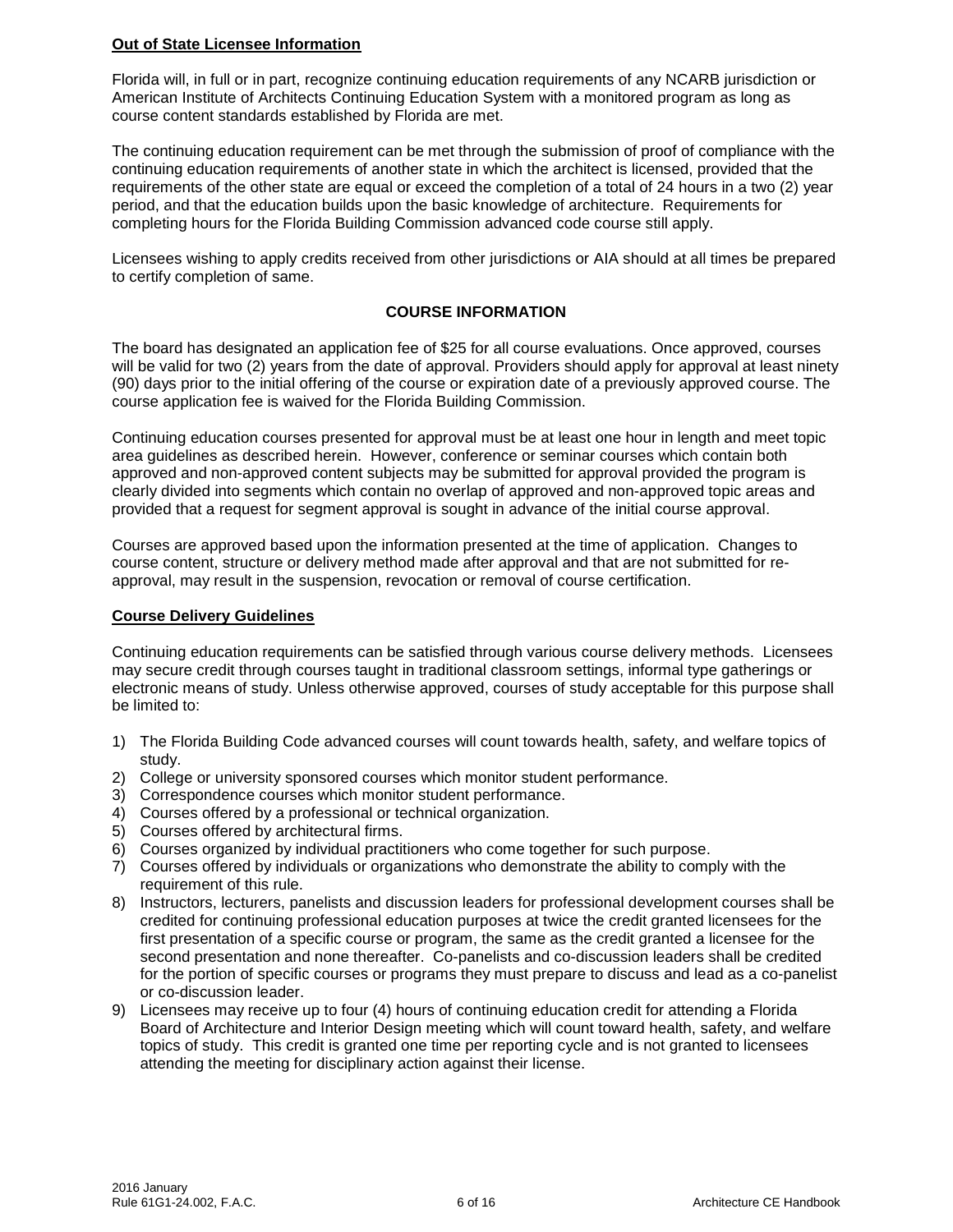## **Method of Instruction Guidelines**

Methods of instruction used for course delivery includes in-person presentation, on-line or internet, correspondence and video courses or other learning techniques which may be approved. Instructional guidelines for the presentation of such courses include the following:

- 1) In-person presentation courses include any of the following:
	- a. Pre-course instruction book;
	- b. Course presentation and materials;
	- c. Question and answer; and
	- d. Evaluation by the licensees (non-classroom).
- 2) Correspondence, video, and internet courses may include any of the following:
	- a. Pre-course instruction book;
	- b. Lecture;
	- c. Questions and answer;
	- d. Evaluation; and
	- e. Testing.

Please note that in-person classroom courses are evaluated on at least 50 minutes of instruction and non-classroom courses are evaluated on an hour for hour basis pursuant to Section 481.215(3)(4), F.S.

#### **Course Content and Subject Matter Guidelines**

Unless otherwise approved by the board or department, subject content acceptable for purposes of architecture continuing education shall be limited to:

#### **Topics of Study**:

- 1) Study of codes including life safety codes, acts, laws, and regulations governing the practice of architecture.
- 2) Environmental issues.
- 3) Design proficiency.
- 4) Study within planning, engineering, interior design, construction contracting and related disciplines.
- 5) Legal aspects of contracts, documents, insurance, bonds, project administration, etc.
- 6) Specialization (preservation, adaptive reuse, building types), etc.
- 7) Construction documents and services.
- 8) Materials and methods.
- 9) Mechanical, plumbing, electrical and life safety.
- 10) Structural technology.
- 11) Energy efficiency.
- 12) New technical/professional skills.
- 13) Project administration.
- 14) Professional ethics.

## **PROVIDER INFORMATION**

The board and department have set forth the following criteria which will be reviewed in approving course providers, institutions, or persons:

- 1) Subject area expertise of provider(s) and/or instructor(s);
- 2) Experience or demonstrated ability in written instructional material and testing;
- 3) Experience of provider and/or instructor;
- 4) Provider's ability to meet deadlines;
- 5) Ability of provider to provide course evaluation forms to licensees, if applicable; and
- 6) Ability of provider to provide reporting certificates to licensees.

The following organizations are recognized by the board and department as approved course providers; however, their courses must be reviewed and approved:

1) Universities or colleges with National Architectural Accrediting Board (NAAB) accredited programs.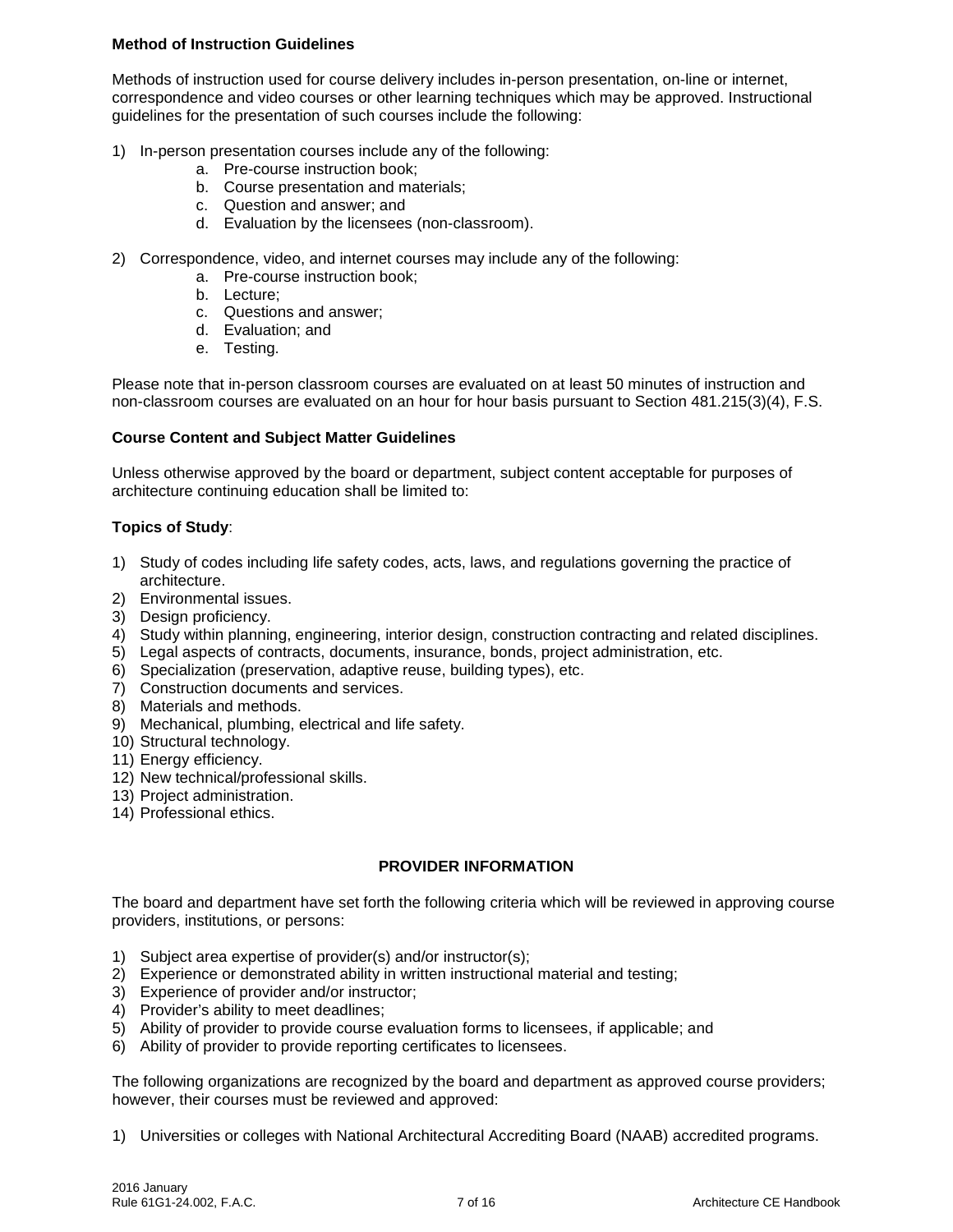## **Provider Fees**

The following fees are hereby established:

The application fee for a new provider is \$25. The provider application fee is waived for applications made by the Florida Building Commission. Continuing Education Providers are approved only for the renewal cycle during which they apply or for which they have been renewed. Continuing Education Providers shall renew by May  $31<sup>st</sup>$  of odd-numbered years. The provider renewal fee is \$25.

## **Provider Responsibilities**

- 1) Course must be presented in the complete form as submitted for approval including all handouts, scheduling and course content.
- 2) Providers are required to identify on the information sent to licensees, whether the topic of study is related to public health, safety, and welfare or an advanced Florida Building Code course.
- 3) Providers are required to update any changes to their program in writing to the board or department within 30 days of making the change. If a course is substantially revised it must be resubmitted to the board or department for re-approval. If an instructor(s) change takes place, an updated resume and credentials must be submitted for approval.
- 4) Providers are required to dispense a reporting certificate to licensees upon completion of a course. To complete an in person course, a licensee must attend until the end of the course; no partial credit will be awarded. Reporting certificates are to be distributed only at the completion of a course. Reporting certificates should contain no less than the following information: licensee's name; license number; address; phone number; provider name and address; provider number; course title; approved course number; instructor name; number of hours; date course given; provider or monitor signature.
- 5) Providers must maintain a copy of each reporting certificate dispensed for a period of two (2) years following the last day of a licensee's reporting cycle.
- 6) Providers must maintain security regarding the release of reporting certificates. Reporting certificates should only be completed and released to a licensee upon course completion. Duplication or falsification, as well as misuse, are grounds for disciplinary action.
- 7) Providers must identify course participants by way of their department license and one form of recognized official photographic identification, e.g. passport, driver license, student identification, etc., at both the beginning and end of the course.
- 8) Providers may contact licensees regarding courses. Providers can obtain a list of licensees on the department's web site at www.MyFloridaLicense.com > Public Records.
- 9) Providers cannot award partial credit for portions of courses taken. Only courses which are approved by the board or department to be offered in segments may have credits awarded for each part.
- 10) Providers shall monitor all attendees to ensure attendance for complete CEH credit as follows.
	- a. Identify all attendees seeking department credit;
	- b. Provide reasonable times for break and meal recesses;
	- c. Review attendance after each break and recess; and
	- d. Other brief absences or tardiness during a course offering are discouraged; however, if necessary the total of the absence of the attendee from the course shall not exceed 10% of the course hour(s).
- 11) Administrative procedures and introductions shall be limited to no more than 10% of the course's approved hour credits. Specific course content shall utilize no less than 90% of the course hours.
- 12) It is the responsibility of the provider to offer a course in an environment and atmosphere appropriate to learning and the course being presented.
- 13) Providers must issue an Architecture Education Course Evaluation Form (DBPR AID 4003 Part A) to attendees seeking department credit. The Provider should utilize the Provider Course Evaluation Summary Form (DBPR AID 4003 – Part B) to evaluate the overall course. The provider shall maintain both forms along with the course attendance roster for a period of three (3) years in the event the department monitors compliance with continuing education requirements and/or a complaint is filed against the provider.
- 14) All fees (optional or required) related to a course must be fully disclosed in all course offering materials prior to the registration including: all meals; administrative fees; fees charged for form processing; course books and/or materials, etc. Course offering materials include all brochures, newsletter bulletins, registration forms, etc.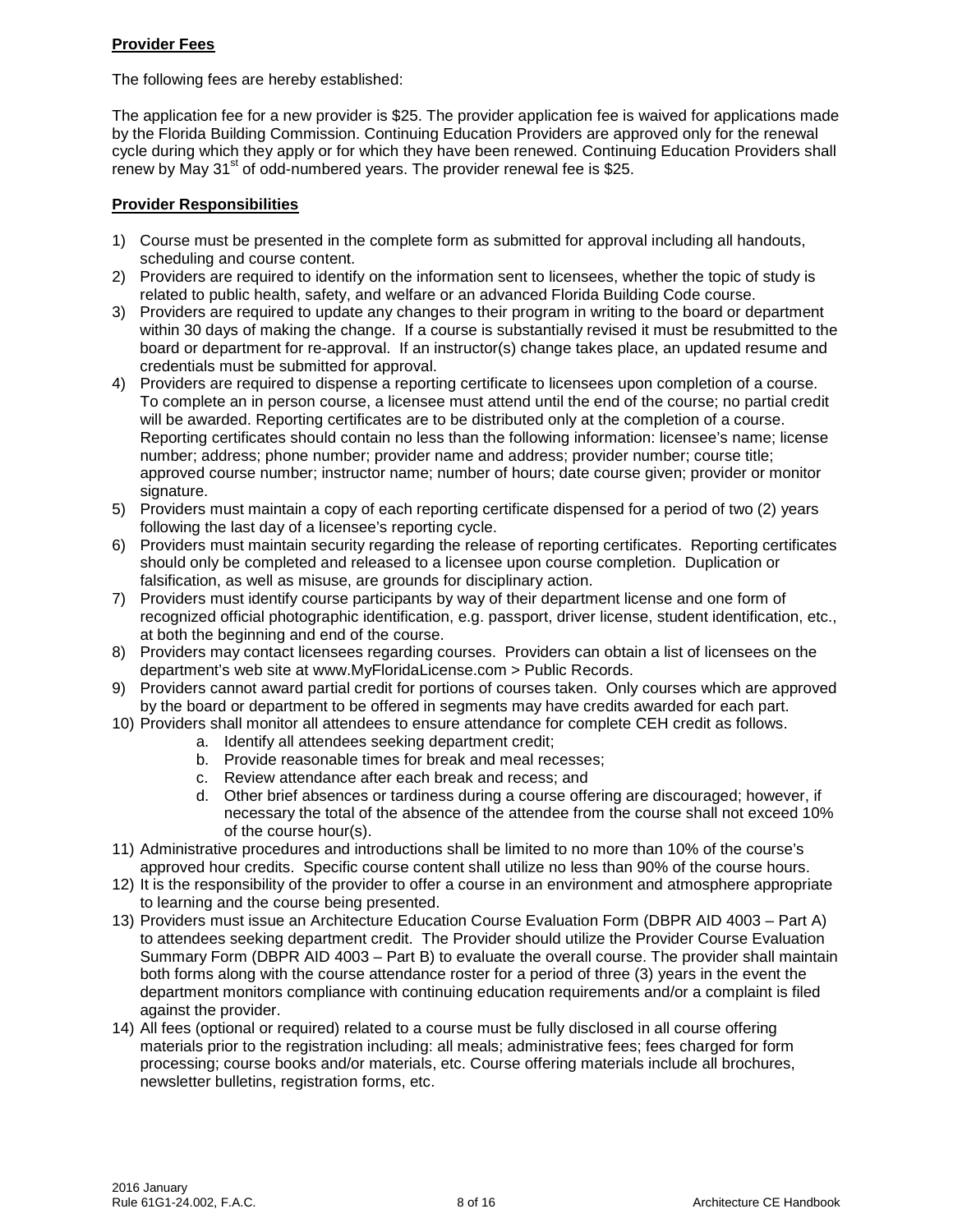#### **Miscellaneous**

- 1) Members of the Florida Board of Architecture and Interior Design and/or its Continuing Education delegatee may visit courses for the purpose of reviewing content and rule compliance. For this purpose there shall be no fee charged to attend the course and no credit granted to the reviewer.
- 2) Providers are encouraged to publicize their Florida approved courses whenever and wherever offered, and to provide opportunities for taking courses outside the state of Florida.

#### **Provider Discipline**

1) Failure of a provider to comply with the requirements contained herein will result in suspension, revocation or removal of a provider approval.

#### **LICENSEE RESPONSIBILITIES**

Upon course attendance, licensees are required to:

- 1) Show the provider one form of official photograph identification and department license at the beginning and end of each course.
- 2) Obtain a reporting certificate at the end of a course.
- 3) Return one copy of a completed reporting certificate and *Course Evaluation Summary Form* to each course provider upon request.
- 4) Release copies of reporting certificates to the department only upon specific request by the department for that form.
- 5) Advise the board or department of any courses attended which were approved but which:
	- a. Did not adhere to the guidelines and content; or
	- b. Were taught by a course instructor who did not utilize 90% of the hours for instruction.
- 6) Be present at all courses for the full approved number of course credit hours.
- 7) Maintain all reporting certificates for two (2) years following the last day of the applicable renewal cycle.

#### **LICENSEES SEEKING INDIVIDUAL CREDIT**

Individual licensees may request review and approval for courses other than those approved by the board or department by submitting a completed Continuing Education Program application along with any handout material supplied during course administration and a \$25 application fee. The course must meet all continuing education guidelines and rules. Although retroactive approval of a course may be secured, it is suggested reviews for approval be requested prior to course attendance.

Professors and Educators should use this method to apply for course curriculum taught at a University or College. Refer to the course delivery guidelines for credit allowance information.

Groups of licensees, who wish to submit courses for approval, may do so by following the aforementioned procedure.

## **BOARD RESPONSIBILITIES**

The board shall endeavor to work with the department to:

- 1) Determine if courses address the health, safety and welfare of the public;
- 2) Regulate the performance of approved courses and providers to insure the course and provider meet standards set by rule and statute;
- 3) Discipline providers and licensees as may be appropriate;
- 4) Timely review each application; and
- 5) Appoint Architecture Continuing Education delegatee to perform the following:
	- a. Review program and provider applications;
	- b. Evaluate course material against course content guidelines; and
	- c. Verify course hours per actual hour and approve all applicable parts.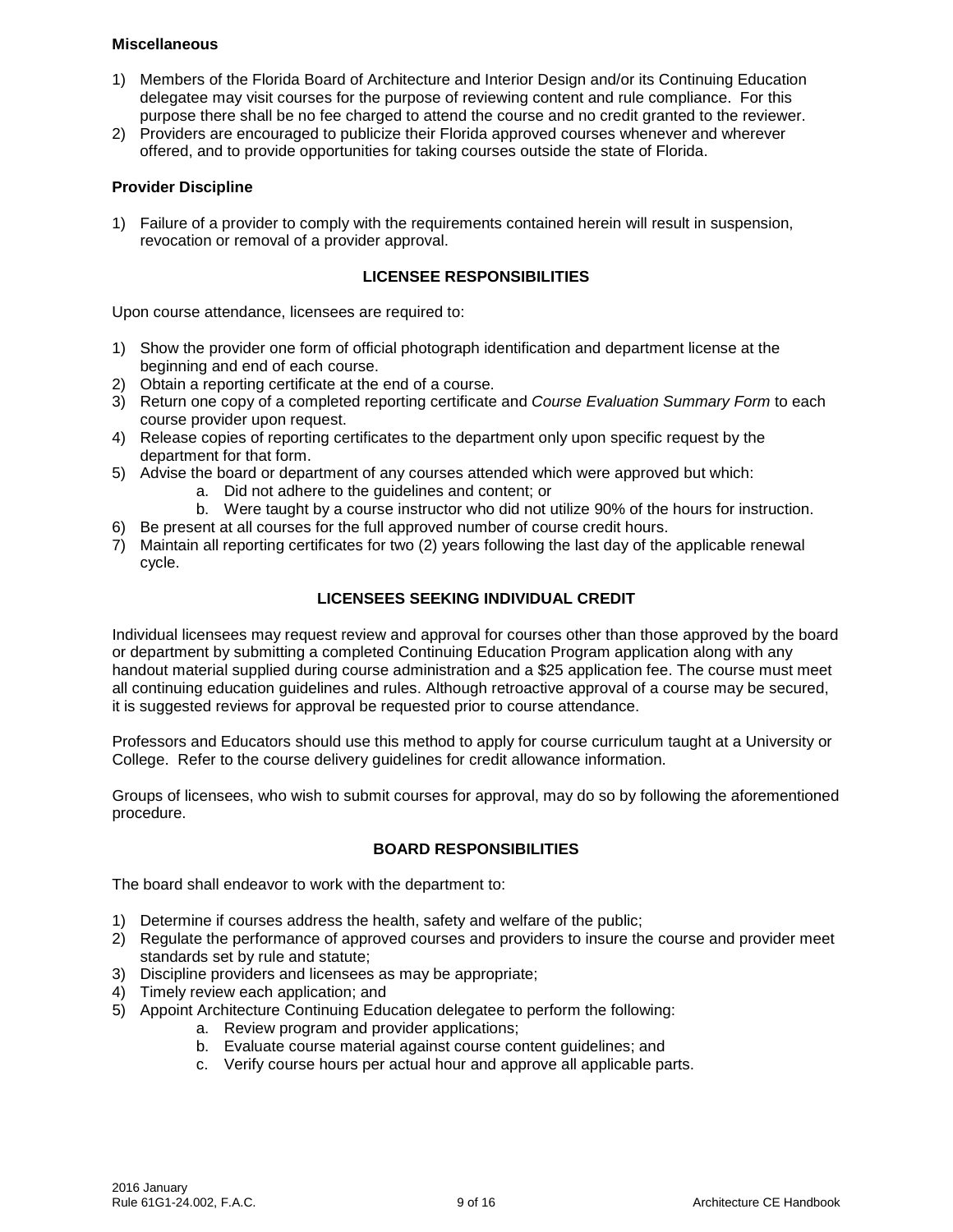## **DEPARTMENT RESPONSIBILITIES**

The department shall endeavor to work with the board to:

- 1) Determine if courses address the health, safety and welfare of the public;
- 2) Timely review each application;
- 3) Provide information on courses to licensees;
- 4) Make available licensee information via web site;
- 5) Maintain files regarding course content;
- 6) Perform monitoring of compliance with continuing education requirements of licensees;
- 7) Perform monitoring of compliance with continuing education requirements of providers (as directed by the board);
- 8) Collect applicable fees from providers; and
- 9) Provide licensees completion certificates for attendance at board meetings.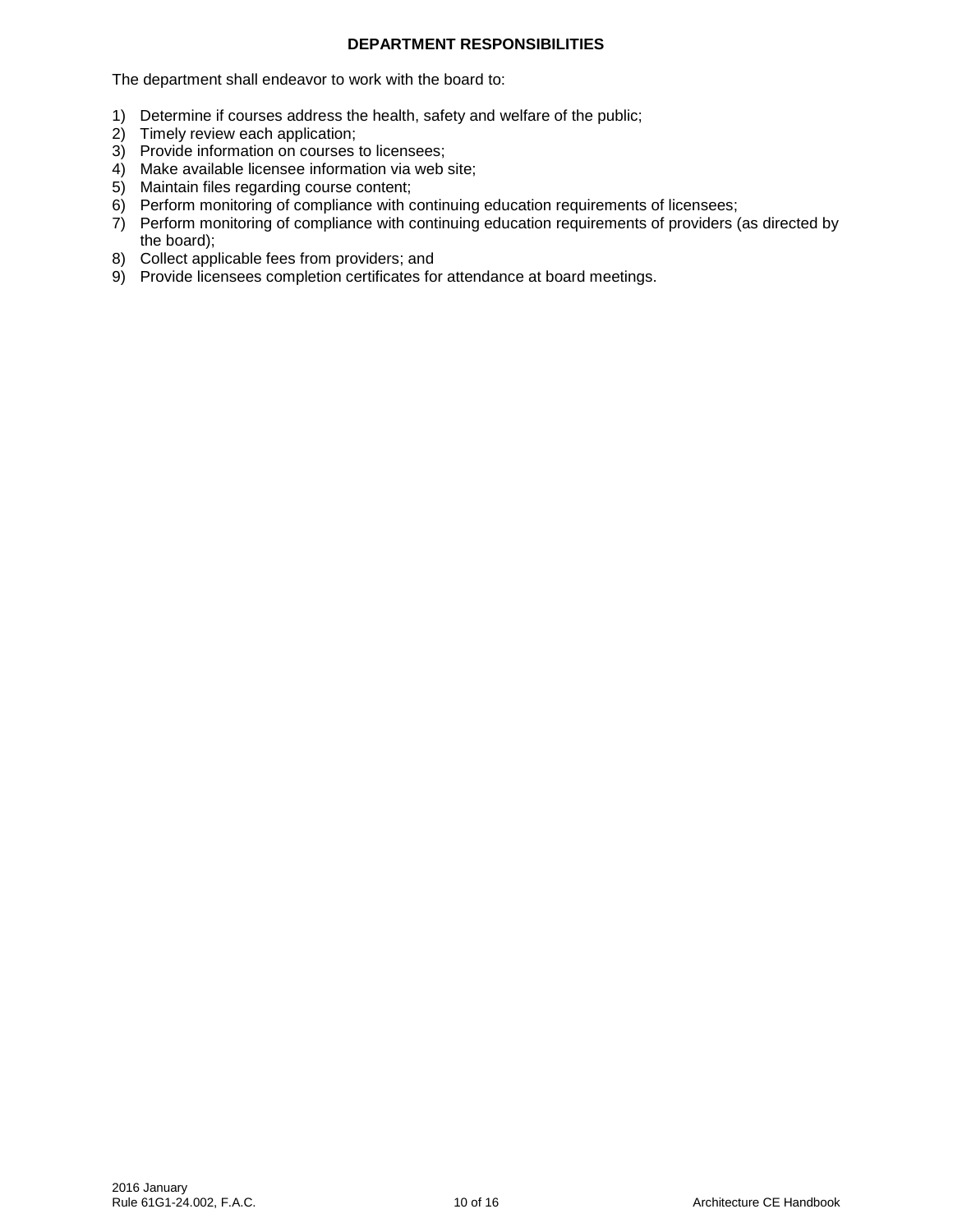| <b>Architecture Continuing Education Handbook and Forms</b>                                                                       |      |
|-----------------------------------------------------------------------------------------------------------------------------------|------|
| Architecture Continuing Education Provider/Course Application:                                                                    |      |
| Licensees seeking individual credit, including educational instructors                                                            | \$25 |
| Established providers submitting one course                                                                                       | \$25 |
| Non-established providers submitting one course (individual or business)                                                          | \$50 |
| Provider only                                                                                                                     | \$25 |
| Course is being submitted in conjunction with a department review to monitor<br>compliance with continuing education requirements | \$0  |

# **APPLICATION CHECKLIST:**

| <b>TRANSACTION</b>                                                                       | <b>APPLICATION REQUIREMENTS</b>                                                                    |
|------------------------------------------------------------------------------------------|----------------------------------------------------------------------------------------------------|
| <b>Architecture Continuing</b><br><b>Education Provider/Course</b><br><b>Application</b> | Complete DBPR AID 4003 Architecture Continuing<br><b>Education Provider and Course Application</b> |

Please send your completed application, documentation and required fee(s) to:

Department of Business and Professional Regulation 2601 Blair Stone Road Tallahassee, FL 32399-0783

www.MyFloridaLicense.com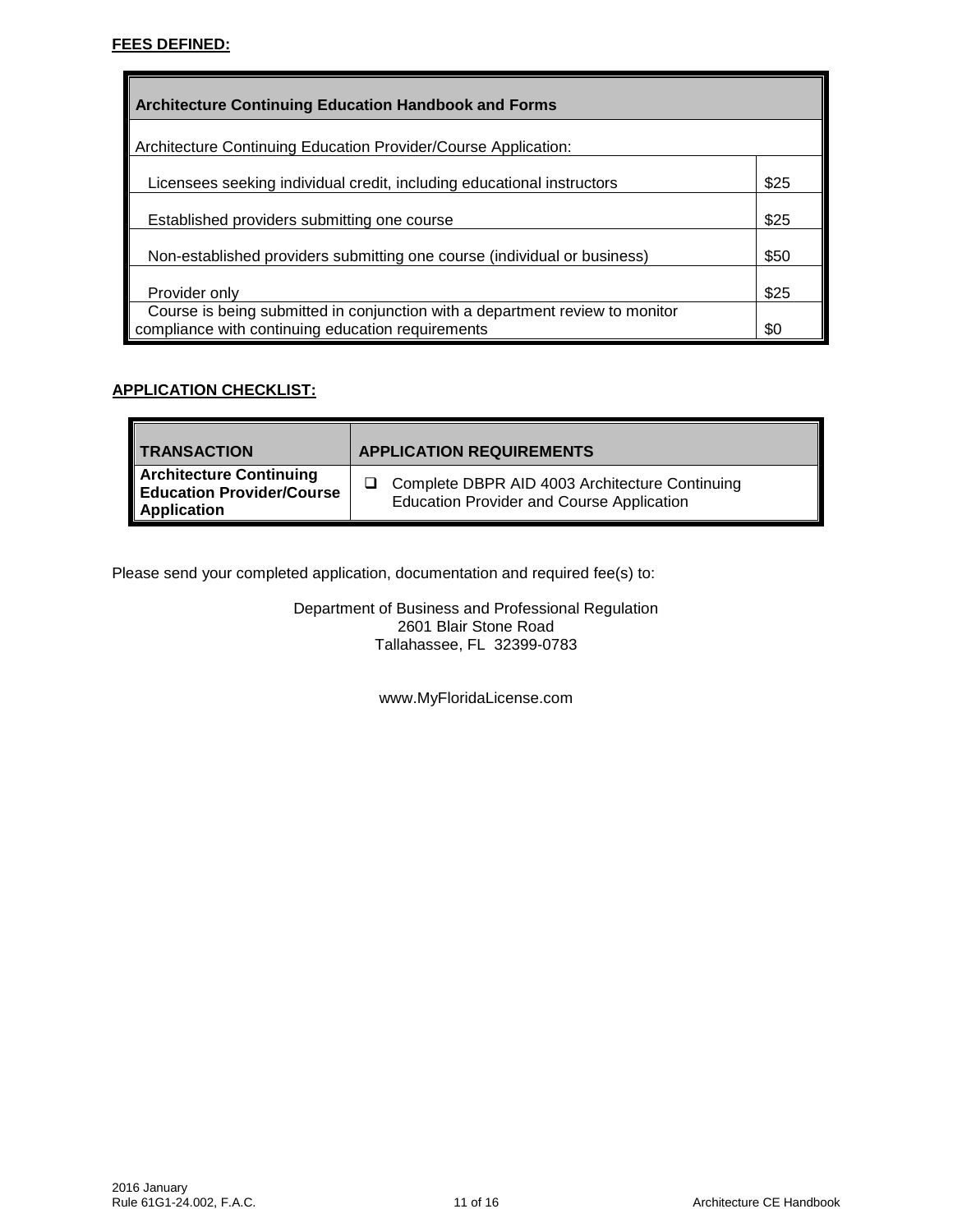# **DBPR AID 4003 Architecture Continuing Education Providers and Course Application**

*If you have any questions or need assistance completing this application, please contact the Department of Business and Professional Regulation, Customer Contact Center, at 850.487.1395*.

| <b>ARCHITECTURE CONTINUING EDUCATION PROVIDER/COURSE APPLICATION</b>                                                  |                                                                                                                                        |              |                                                                                                                                                                                                               |                                         |  |  |  |
|-----------------------------------------------------------------------------------------------------------------------|----------------------------------------------------------------------------------------------------------------------------------------|--------------|---------------------------------------------------------------------------------------------------------------------------------------------------------------------------------------------------------------|-----------------------------------------|--|--|--|
| To ensure a complete and timely review, all questions must be answered even if N/A is appropriate. The                |                                                                                                                                        |              |                                                                                                                                                                                                               |                                         |  |  |  |
| program review will take approximately 90 days following receipt. Submit two (2) copies of the program for<br>review. |                                                                                                                                        |              |                                                                                                                                                                                                               |                                         |  |  |  |
|                                                                                                                       | 1. This program/course is submitted by:                                                                                                |              |                                                                                                                                                                                                               |                                         |  |  |  |
|                                                                                                                       |                                                                                                                                        |              | $\Box$ A licensee seeking individual credit, including educational instructors;                                                                                                                               |                                         |  |  |  |
| $\Box$                                                                                                                | $\Box$ Established provider (#                                                                                                         |              | expiration<br>Non-Established provider submitting one course (individual or business);                                                                                                                        | _) submitting one course;               |  |  |  |
|                                                                                                                       | $\Box$ Provider only; or                                                                                                               |              |                                                                                                                                                                                                               |                                         |  |  |  |
|                                                                                                                       | Course is being submitted in conjunction with a department review to monitor compliance<br>❏<br>with continuing education requirements |              |                                                                                                                                                                                                               |                                         |  |  |  |
| <b>Applicant Name</b>                                                                                                 |                                                                                                                                        |              |                                                                                                                                                                                                               |                                         |  |  |  |
| Address                                                                                                               |                                                                                                                                        |              |                                                                                                                                                                                                               |                                         |  |  |  |
| City                                                                                                                  |                                                                                                                                        | <b>State</b> |                                                                                                                                                                                                               | Zip                                     |  |  |  |
| <b>Telephone Number</b>                                                                                               |                                                                                                                                        |              | <b>Contact Person Name</b>                                                                                                                                                                                    |                                         |  |  |  |
| <b>Fax Number</b>                                                                                                     |                                                                                                                                        |              | E-mail address                                                                                                                                                                                                |                                         |  |  |  |
| 2. Program Title                                                                                                      |                                                                                                                                        |              |                                                                                                                                                                                                               |                                         |  |  |  |
| 3. Description of                                                                                                     |                                                                                                                                        |              |                                                                                                                                                                                                               |                                         |  |  |  |
| the Program                                                                                                           |                                                                                                                                        |              |                                                                                                                                                                                                               |                                         |  |  |  |
| 4. Identify the total number of hours being<br>requested.                                                             |                                                                                                                                        |              | Number of Hours:                                                                                                                                                                                              | Health, safety, and<br>welfare related? |  |  |  |
|                                                                                                                       |                                                                                                                                        |              |                                                                                                                                                                                                               | Yes<br>No                               |  |  |  |
|                                                                                                                       | 5. Suggest program schedule: Days of week:                                                                                             |              |                                                                                                                                                                                                               |                                         |  |  |  |
|                                                                                                                       |                                                                                                                                        |              | 6. NOTE: Submit a step-by-step typewritten outline of the course, which must include specific time                                                                                                            |                                         |  |  |  |
|                                                                                                                       |                                                                                                                                        |              | allocations for each portion of the program. If a program will be offered in segments, the course outline<br>must clearly reflect the same. Individual course numbers will be assigned to segmented programs. |                                         |  |  |  |
|                                                                                                                       | 7. Indicate teaching methods to be employed:                                                                                           |              |                                                                                                                                                                                                               |                                         |  |  |  |
| Individual speakers<br>❏<br>Panel<br>❏                                                                                |                                                                                                                                        |              | Group projects<br>⊔                                                                                                                                                                                           |                                         |  |  |  |
| Workshop<br>❏                                                                                                         |                                                                                                                                        |              | $\Box$ Video tapes                                                                                                                                                                                            |                                         |  |  |  |
| Audio/Visual aids<br>❏                                                                                                |                                                                                                                                        |              | <b>Handout materials</b>                                                                                                                                                                                      |                                         |  |  |  |
| <b>Case Studies</b><br>❏<br>$\Box$ Group participation                                                                |                                                                                                                                        |              | Case studies<br>❏<br>П.<br>Internet                                                                                                                                                                           |                                         |  |  |  |
| Individual projects<br>$\Box$                                                                                         |                                                                                                                                        |              |                                                                                                                                                                                                               |                                         |  |  |  |
| 8. Identify specific skills and/or knowledge the practicing architect can expect to gain from the course.             |                                                                                                                                        |              |                                                                                                                                                                                                               |                                         |  |  |  |
|                                                                                                                       |                                                                                                                                        |              |                                                                                                                                                                                                               |                                         |  |  |  |
|                                                                                                                       |                                                                                                                                        |              |                                                                                                                                                                                                               |                                         |  |  |  |
| 9. What education and/or experience are prerequisites for this program?                                               |                                                                                                                                        |              |                                                                                                                                                                                                               |                                         |  |  |  |
|                                                                                                                       |                                                                                                                                        |              |                                                                                                                                                                                                               |                                         |  |  |  |
|                                                                                                                       |                                                                                                                                        |              |                                                                                                                                                                                                               |                                         |  |  |  |
|                                                                                                                       |                                                                                                                                        |              |                                                                                                                                                                                                               |                                         |  |  |  |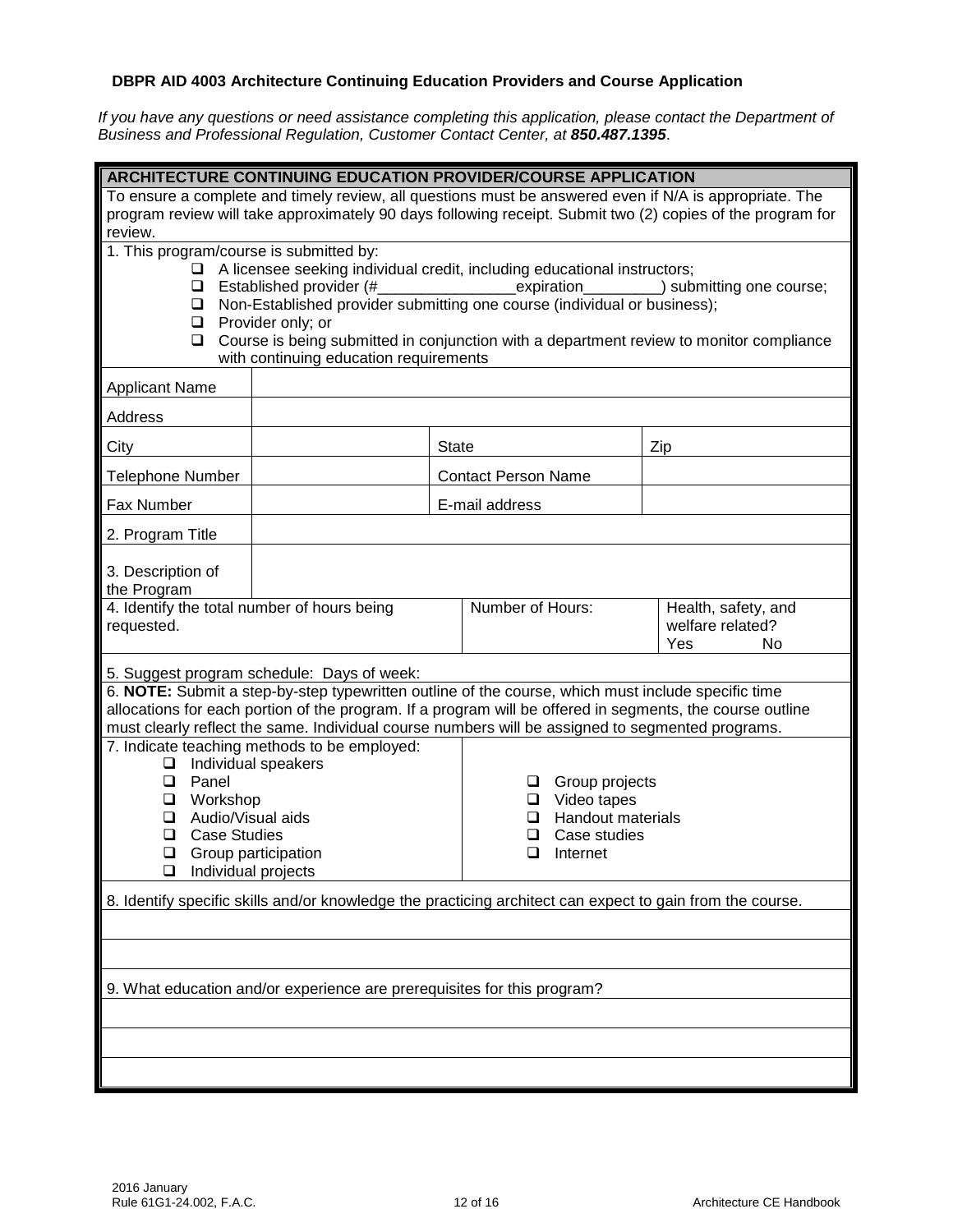| 10. What category would best describe this course?<br>Topics of Study (Health, safety, and welfare.)<br>$\Box$<br>Florida Building Code Advanced (teaches advanced knowledge of the Florida Building<br>$\Box$<br>Code.) |
|--------------------------------------------------------------------------------------------------------------------------------------------------------------------------------------------------------------------------|
|                                                                                                                                                                                                                          |
| 11. Provide copies of all actual handout material and list of publications required.                                                                                                                                     |
| 12. Total fee to program attendant:                                                                                                                                                                                      |
|                                                                                                                                                                                                                          |
| 13. List all instructors, panel members and alternates. Supply biographical data on each, with specific<br>reference to qualifications to present this program.                                                          |
|                                                                                                                                                                                                                          |
|                                                                                                                                                                                                                          |
|                                                                                                                                                                                                                          |
|                                                                                                                                                                                                                          |
|                                                                                                                                                                                                                          |
|                                                                                                                                                                                                                          |
|                                                                                                                                                                                                                          |
|                                                                                                                                                                                                                          |
|                                                                                                                                                                                                                          |
|                                                                                                                                                                                                                          |
|                                                                                                                                                                                                                          |
|                                                                                                                                                                                                                          |
|                                                                                                                                                                                                                          |
| 14. Indicate if the program has been offered before: where, when, and to what audiences.                                                                                                                                 |
|                                                                                                                                                                                                                          |
|                                                                                                                                                                                                                          |
|                                                                                                                                                                                                                          |
|                                                                                                                                                                                                                          |
|                                                                                                                                                                                                                          |
|                                                                                                                                                                                                                          |
|                                                                                                                                                                                                                          |
|                                                                                                                                                                                                                          |
|                                                                                                                                                                                                                          |
|                                                                                                                                                                                                                          |
|                                                                                                                                                                                                                          |
|                                                                                                                                                                                                                          |
|                                                                                                                                                                                                                          |
| 15. Target Audience:                                                                                                                                                                                                     |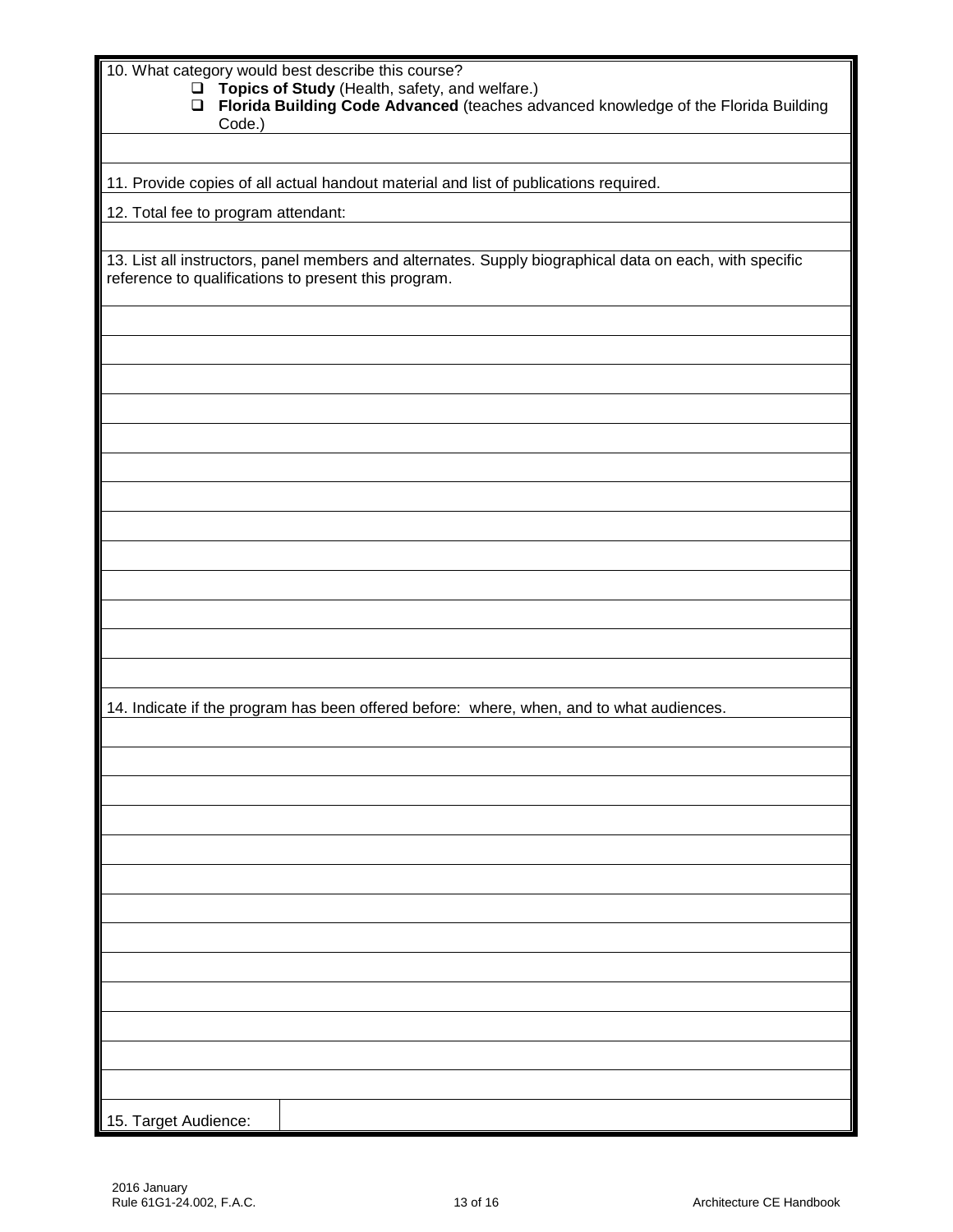|                                                      | a. Identify the typical licensee of this program.<br>□ Principal/Partner<br>Architect<br>□<br><b>Project Manager</b><br>$\Box$<br>Interior Designer<br>b. Check those who may be interested in this program.<br>Contractors<br>$\Box$<br>Engineers<br>❏<br><b>Students</b><br>$\Box$<br>Interns/Associates<br>$\Box$<br>Other Design Professionals<br>Other Construction Professionals<br>Manufacturer's Representatives<br>$\Box$<br><b>Q</b> Facilities Managers and Space Planners |                     |  |  |  |  |
|------------------------------------------------------|---------------------------------------------------------------------------------------------------------------------------------------------------------------------------------------------------------------------------------------------------------------------------------------------------------------------------------------------------------------------------------------------------------------------------------------------------------------------------------------|---------------------|--|--|--|--|
|                                                      | $\Box$                                                                                                                                                                                                                                                                                                                                                                                                                                                                                |                     |  |  |  |  |
|                                                      | c. Maximum class size                                                                                                                                                                                                                                                                                                                                                                                                                                                                 |                     |  |  |  |  |
|                                                      | d. Minimum class size                                                                                                                                                                                                                                                                                                                                                                                                                                                                 |                     |  |  |  |  |
| ❏                                                    | 16. Indicate if this course is to be:<br>$\Box$ A one-time course offering; or<br>An ongoing course offering                                                                                                                                                                                                                                                                                                                                                                          |                     |  |  |  |  |
| 17. Instructor(s) Name                               | Address                                                                                                                                                                                                                                                                                                                                                                                                                                                                               | <b>Phone Number</b> |  |  |  |  |
|                                                      |                                                                                                                                                                                                                                                                                                                                                                                                                                                                                       |                     |  |  |  |  |
|                                                      |                                                                                                                                                                                                                                                                                                                                                                                                                                                                                       |                     |  |  |  |  |
|                                                      |                                                                                                                                                                                                                                                                                                                                                                                                                                                                                       |                     |  |  |  |  |
|                                                      | 18. Reference(s) for instructor(s) teaching/public speaking ability                                                                                                                                                                                                                                                                                                                                                                                                                   |                     |  |  |  |  |
| Instructor Name & Firm                               | Address                                                                                                                                                                                                                                                                                                                                                                                                                                                                               | <b>Phone Number</b> |  |  |  |  |
|                                                      |                                                                                                                                                                                                                                                                                                                                                                                                                                                                                       |                     |  |  |  |  |
|                                                      |                                                                                                                                                                                                                                                                                                                                                                                                                                                                                       |                     |  |  |  |  |
|                                                      |                                                                                                                                                                                                                                                                                                                                                                                                                                                                                       |                     |  |  |  |  |
| 19. Individual to contact for additional information |                                                                                                                                                                                                                                                                                                                                                                                                                                                                                       |                     |  |  |  |  |
| Name                                                 |                                                                                                                                                                                                                                                                                                                                                                                                                                                                                       |                     |  |  |  |  |
| Address                                              |                                                                                                                                                                                                                                                                                                                                                                                                                                                                                       |                     |  |  |  |  |
| City                                                 | State<br>Zip                                                                                                                                                                                                                                                                                                                                                                                                                                                                          |                     |  |  |  |  |
| <b>Phone Number</b>                                  |                                                                                                                                                                                                                                                                                                                                                                                                                                                                                       |                     |  |  |  |  |
|                                                      |                                                                                                                                                                                                                                                                                                                                                                                                                                                                                       |                     |  |  |  |  |
|                                                      |                                                                                                                                                                                                                                                                                                                                                                                                                                                                                       |                     |  |  |  |  |
|                                                      | Print Name <b>Discussion Contract Contract Contract Contract Contract Contract Contract Contract Contract Contract Contract Contract Contract Contract Contract Contract Contract Contract Contract Contract Contract Contract C</b>                                                                                                                                                                                                                                                  |                     |  |  |  |  |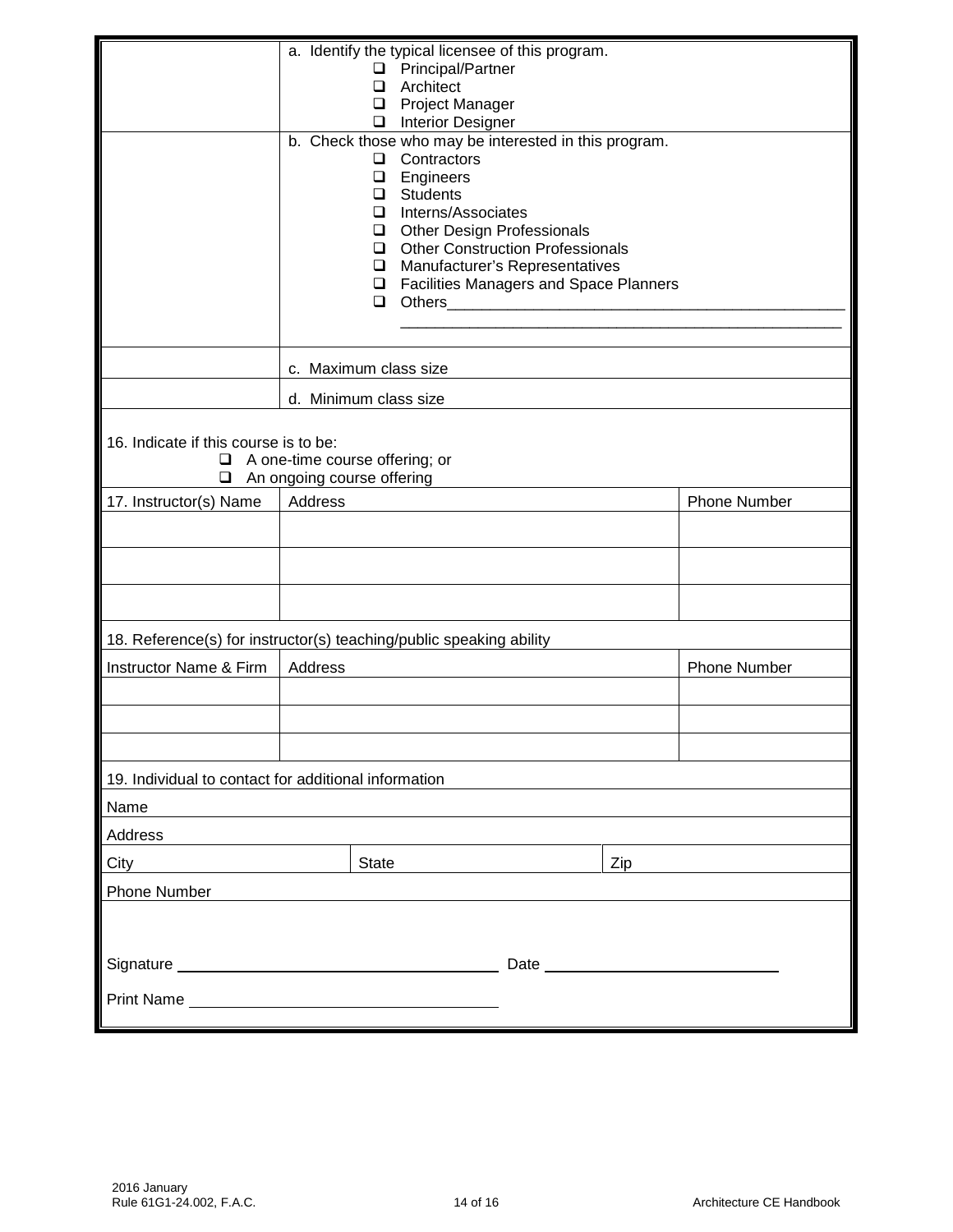| ARCHITECTURE EDUCATION COURSE EVALUATION SUMMARY FORM (DBPR AID 4003 - Part A) |                                                                            |     |  |                      |     |   |            |       |  |
|--------------------------------------------------------------------------------|----------------------------------------------------------------------------|-----|--|----------------------|-----|---|------------|-------|--|
| This form must be filled out completely and returned to the provider.          |                                                                            |     |  |                      |     |   |            |       |  |
| Licensee Name (optional)<br>Date                                               |                                                                            |     |  |                      |     |   |            |       |  |
|                                                                                |                                                                            |     |  |                      |     |   |            |       |  |
| <b>Course Title</b>                                                            |                                                                            |     |  | <b>Course Number</b> |     |   |            |       |  |
|                                                                                | Course Location (including city and state)                                 |     |  |                      |     |   |            |       |  |
|                                                                                | PLEASE CHECK THE MOST APPROPRIATE RATING FOR EACH QUESTION                 |     |  |                      |     |   |            |       |  |
|                                                                                | Poor = 1, Fair = 2, Good = 3, Very Good = 4, Excellent = $5$               |     |  |                      |     |   |            |       |  |
| A. Overall, I felt the course was:                                             |                                                                            |     |  | $\overline{2}$       | 3   | 4 | 5          | Total |  |
| B. Instructor(s) ability to communicate:                                       |                                                                            |     |  |                      |     |   |            |       |  |
|                                                                                |                                                                            |     |  |                      |     |   |            |       |  |
| C. Presentation techniques used:                                               |                                                                            |     |  |                      |     |   |            |       |  |
| D. Support material - handouts, etc.:<br>(respond on if applicable)            |                                                                            |     |  |                      |     |   |            |       |  |
| E. Course met personal expectations:                                           |                                                                            |     |  |                      |     |   |            |       |  |
|                                                                                | F. The degree to which I can actually apply these techniques: (circle one) |     |  |                      |     |   |            |       |  |
|                                                                                |                                                                            |     |  |                      |     |   |            |       |  |
| 20%                                                                            | 40%                                                                        | 60% |  |                      | 80% |   | 100%       |       |  |
|                                                                                |                                                                            |     |  |                      |     |   |            |       |  |
|                                                                                |                                                                            |     |  |                      |     |   |            |       |  |
|                                                                                | PLEASE CHECK THE MOST APPROPRIATE RESPONSE FOR EACH QUESTION               |     |  |                      |     |   |            |       |  |
|                                                                                |                                                                            |     |  | Adequate             |     |   | Inadequate |       |  |
| A. Instructor's use of visual aids                                             |                                                                            |     |  |                      |     |   |            |       |  |
| <b>B.</b> Facilities were                                                      |                                                                            |     |  |                      |     |   |            |       |  |
| Comment section                                                                |                                                                            |     |  |                      |     |   |            |       |  |
| The best feature(s) of this class                                              |                                                                            |     |  |                      |     |   |            |       |  |
|                                                                                |                                                                            |     |  |                      |     |   |            |       |  |
|                                                                                |                                                                            |     |  |                      |     |   |            |       |  |
|                                                                                |                                                                            |     |  |                      |     |   |            |       |  |
| The worst feature(s) of this class                                             |                                                                            |     |  |                      |     |   |            |       |  |
|                                                                                |                                                                            |     |  |                      |     |   |            |       |  |
|                                                                                |                                                                            |     |  |                      |     |   |            |       |  |
|                                                                                |                                                                            |     |  |                      |     |   |            |       |  |
| <b>Additional comments</b>                                                     |                                                                            |     |  |                      |     |   |            |       |  |
|                                                                                |                                                                            |     |  |                      |     |   |            |       |  |
|                                                                                |                                                                            |     |  |                      |     |   |            |       |  |
|                                                                                |                                                                            |     |  |                      |     |   |            |       |  |
|                                                                                |                                                                            |     |  |                      |     |   |            |       |  |
|                                                                                |                                                                            |     |  |                      |     |   |            |       |  |